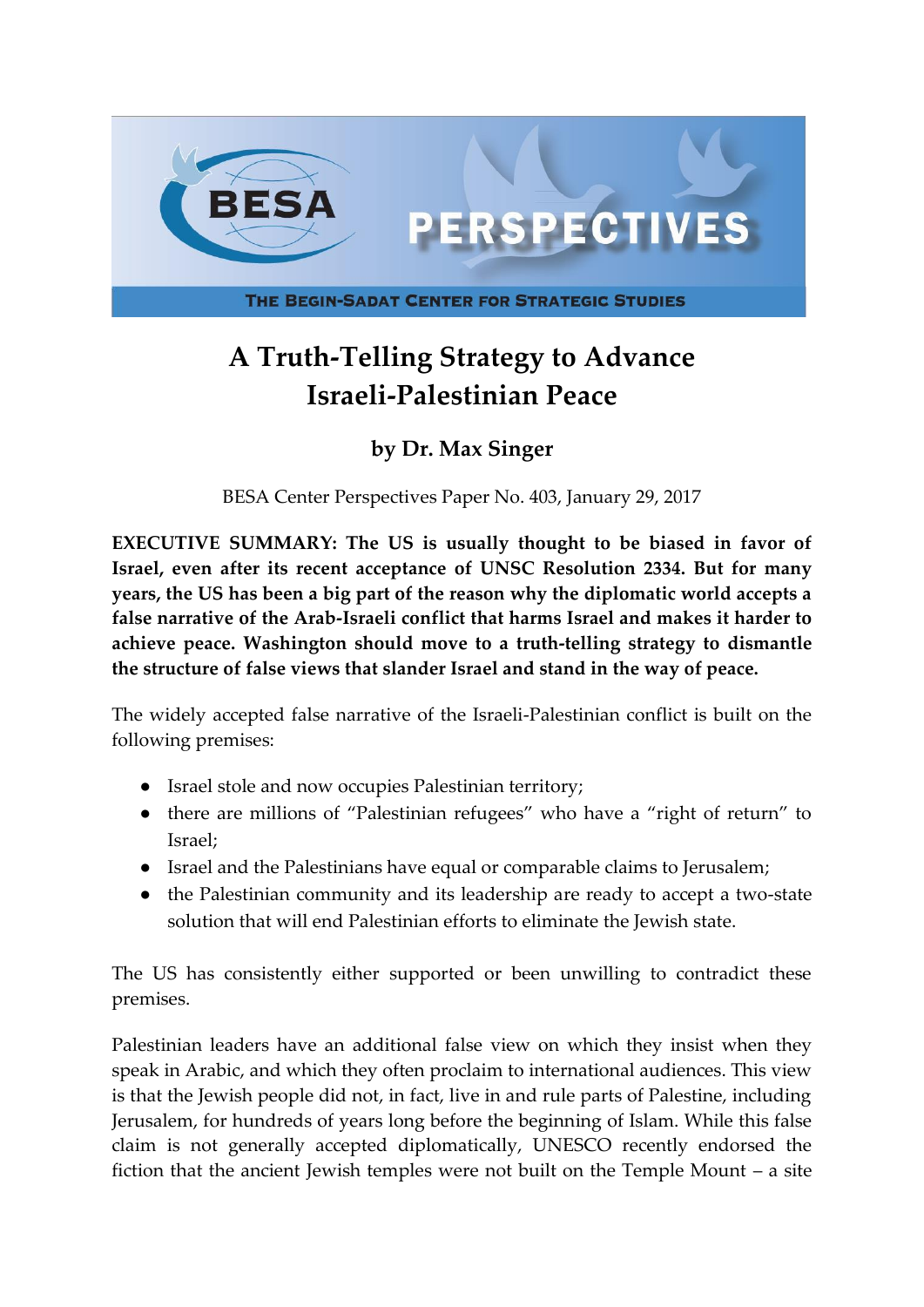UNESCO calls "al-Aqsa Mosque/al-Haram al-Sharif" (Noble Sanctuary).

This Palestinian false history is not challenged by the US or by any other democracy. Had the US utilized an active strategy of telling the truth, the Palestinians would not have been able to continue to use their false picture to resist peace.

Rejecting false premises does not mean rejecting a peace agreement based on a twostate solution. The truth is compatible with a variety of ideas about what should be done in the future. Those who support a two-state solution can also support a strategy of telling the truth, as can those who doubt the feasibility of a two-state solution.

US policy has always been to ignore, and sometimes even to support, the falsity of these diplomatically accepted narratives in order to avoid contradicting the Palestinians and arousing the wrath of the Arab and Muslim nations. This longstanding American willingness to put reality aside to try to encourage negotiations has been unsuccessful thus far, and has become increasingly harmful.

For many years, US policy was to appear "even-handed" even at the expense of truth – that is, to be superficially even-handed between the arsonist and the firefighter, the terrorist and the victim of terror. Washington should switch to an even-handed policy of supporting truth, whether it comes from Palestinians or from Israelis: a policy of rejecting falsehood from both sides.

Of course, many statements are partly true and partly false, and often there are good reasons for different opinions about what is true. But there would be a great improvement in the diplomatic environment if the US took the lead in rejecting the most important and clearly false elements of diplomatic consensus.

A truth-telling strategy does not mean being absurd by always insisting on truth. The realities of human nature, and of politics and international relations, require substantial room for untruth. The US government cannot and should not act like an innocent who expects everyone to always tell the truth, and who views not doing so as evil.

#### **The False Claim That There Is Such a Thing as "Palestinian Territory"**

The biggest falsehood the US needs to expose is that there exists "Palestinian territory" that Israel refuses to "give back" because of its expansionist ambitions and purported security needs. It is controversial, rather than a falsehood, to say that justice and peace require Israel to turn over to a Palestinian state essentially all the land it seized in its defensive war in 1967. But there is a big difference between the *controversial* statement that the West Bank *should become* Palestinian territory as part of a peace agreement and the *false* statement that these areas *are now, or ever were in*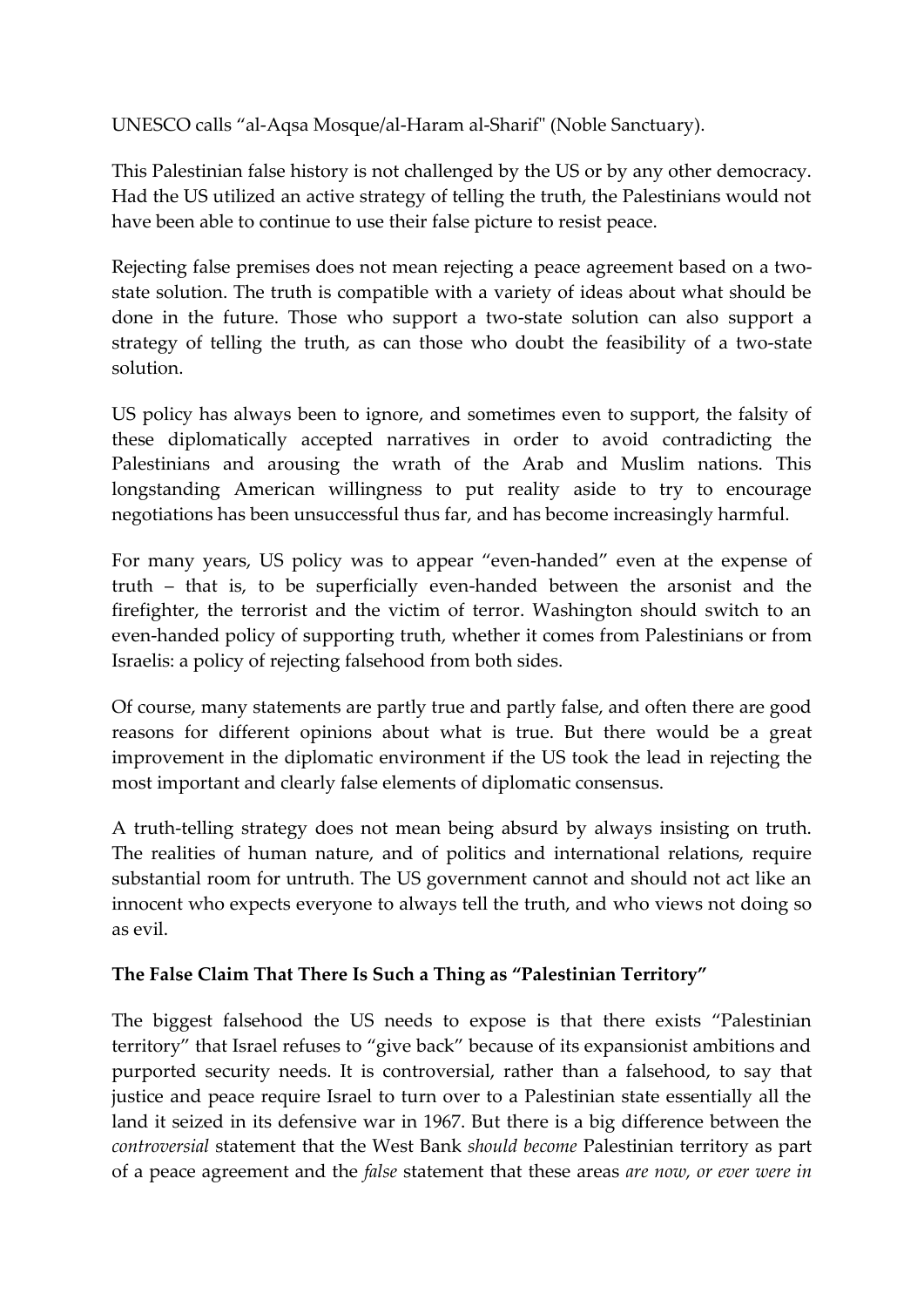*the past,* Palestinian territory.

**.** 

The distinction between saying that the West Bank (including East Jerusalem) *is* Palestinian territory and saying that it *should become* Palestinian territory is important for both the past and the future. For the past, the statement that the West Bank is Palestinian means that Israel stole land that was not Jewish and should "give it back." For the future, the distinction determines whether Israeli proposals to provide land for a Palestinian state are returning stolen property or are offers to give up disputed land to which it has serious claims, in order to make a healthy peace with its neighbor. From the Palestinian point of view, it differentiates between an immoral submission to a thief who has more power and a wise compromise with neighbors who have overlapping claims of right.

A US truth-telling strategy would not ignore Palestinian assertions about "Palestinian land," but would point out that the land in question is *disputed*. It is not Palestinian territory – despite US acceptance of a UNSC resolution that refers to it as such – because there is no Palestinian territory and never has been. Palestinians have never ruled or been sovereign over any land. This is an indisputable fact, not a question of policy or interpretation.<sup>1</sup>

The West Bank is disputed territory: it is territory for which Israel has historic and legal claims based on League of Nations resolutions endorsed by the US government in the 1920s and confirmed in Article 80 of the UN Charter. The most recent sovereigns before the West Bank came into dispute were the British Mandate from the League of Nations to promote a Jewish national home (1922-48) and the Ottoman Empire (1517-1917).

Individual Palestinians certainly own much land in the disputed area, just as they own land in Israel, in the US, and elsewhere. But ownership of land by individual Palestinians does not make it Palestinian territory, either in Nablus or in New York.

Palestinian national rights to the land do not come from international law, but from a principle that has become widely accepted over the last century: that the people who live in an area should govern it. But this principle is not automatic and selfexecuting. Implementing it presents difficulties that require exceptions (or else east Boston would have become part of Ireland). Who the majority is in an area depends on how the borders are drawn. For example, Israelis are the great majority of the population of Area C in the West Bank – a Jewish majority that was not created by removing Arabs.

 $1$  The only recent and partial exception to this rule is Area A of the West Bank, which includes the Palestinian cities and neighborhoods where most Palestinians live, and which came under the rule of the Palestinian Authority (PA) in 1996/97. It would not be clearly false to say that Area A has become "Palestinian territory" although the Palestinians are not sovereign.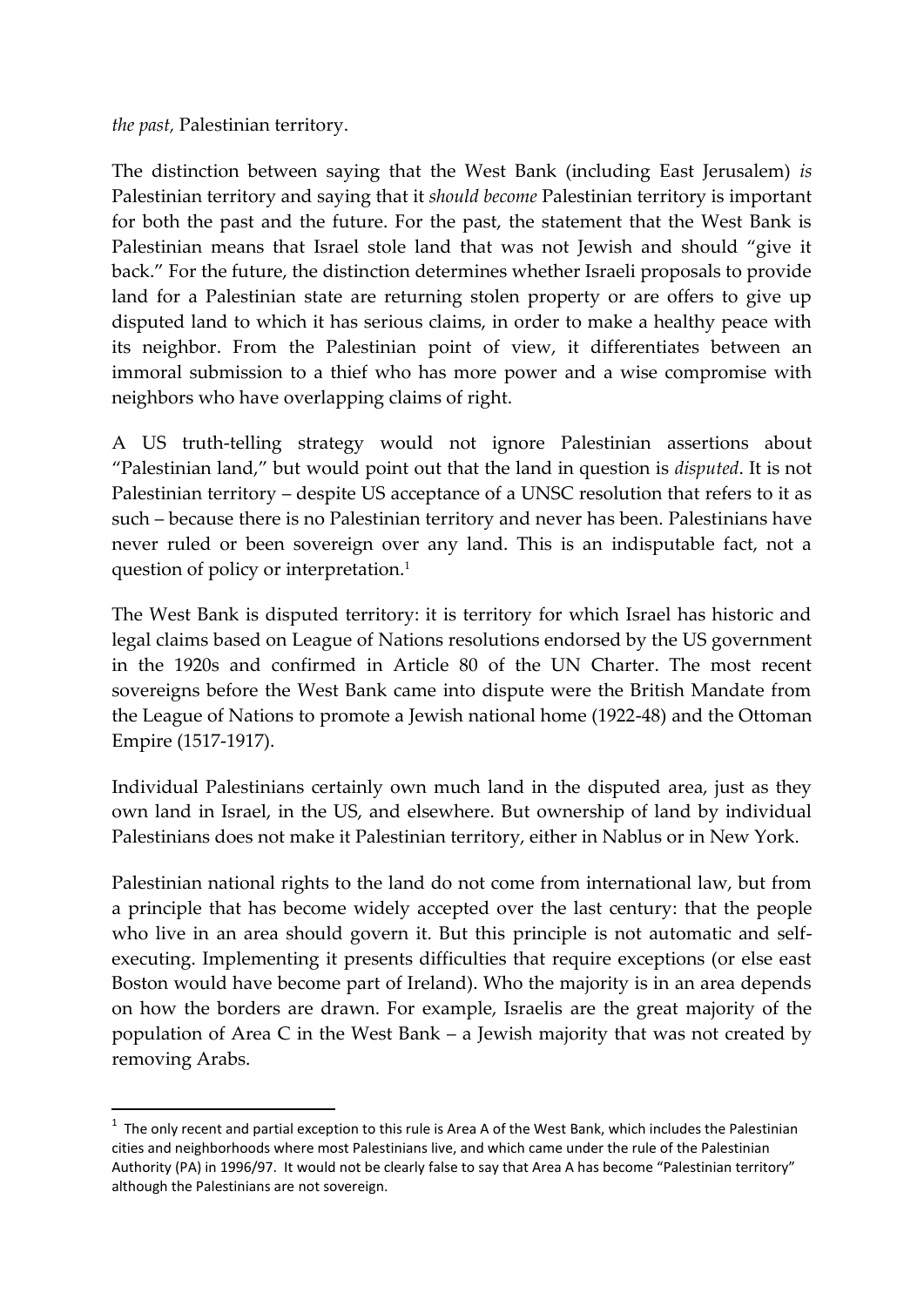### **The Falsehoods about "Palestinian Refugees"**

The second most important part of a new truth-telling strategy would be to expose how the Arabs have abused what they call the "Palestinian refugees" in order to maintain them as a weapon for destroying Israel as a Jewish and democratic state.

The politely accepted story in diplomatic circles is that there are nearly 5 million "Palestinian refugees" from 1948, more than a million still living in UNRWA "refugee camps" because Israel refuses to let them return home despite the "right of return" granted them by the UN General Assembly.

The reality is that only some 50,000 of the "Palestinian refugees" are refugees as the world defines the term. The others are descendants of refugees who have died. The Palestinian leadership and the Arab states have prevented these descendants, who never lived in Israel, from settling and living normal lives in any Arab state (except Jordan).

Furthermore, UNGA Resolution 194 did not, in fact or in law, grant the right of return to all refugees, and would have had no authority to do so even if it had tried.

It is widely recognized in private that the Arab insistence on the "right of return" does not come from concern over the wellbeing of the "refugees," who have not been given any choice about their unfortunate status. The miseries imposed on them for three generations are the result of the Arab world's decision to prevent their resettlement in the hope that someday, Israel will be forced to take in so many "refugees" that it cannot continue to be both Jewish and democratic.

The false diplomatic story with which the US has been playing along for generations is that the Arab position on the "right of return" is a plausible negotiating position that might prevail in the final stage of peace talks. The issue should not yet be addressed, so the thinking goes, because it is so hard to resolve. The truth, which is widely understood in the diplomatic community although no country will admit it publicly, is that the "refugees" do not have any real legal "right of return," and Israel cannot allow them to move to its territory if it is to survive. It is well understood that the "right of return" is a weapon to destroy Israel, not a normal negotiating demand that can be compromised.

A truth-telling strategy would declare that peace depends on finally settling the "refugees," and that it is needless cruelty to keep them in refugee camps and without normal citizens' rights any longer.

The US should start the process of closing down UNRWA, the UN agency that has made it possible to conceal the truth about Palestinian "refugees." And it should be made clear to the Palestinians that they will never get international support for the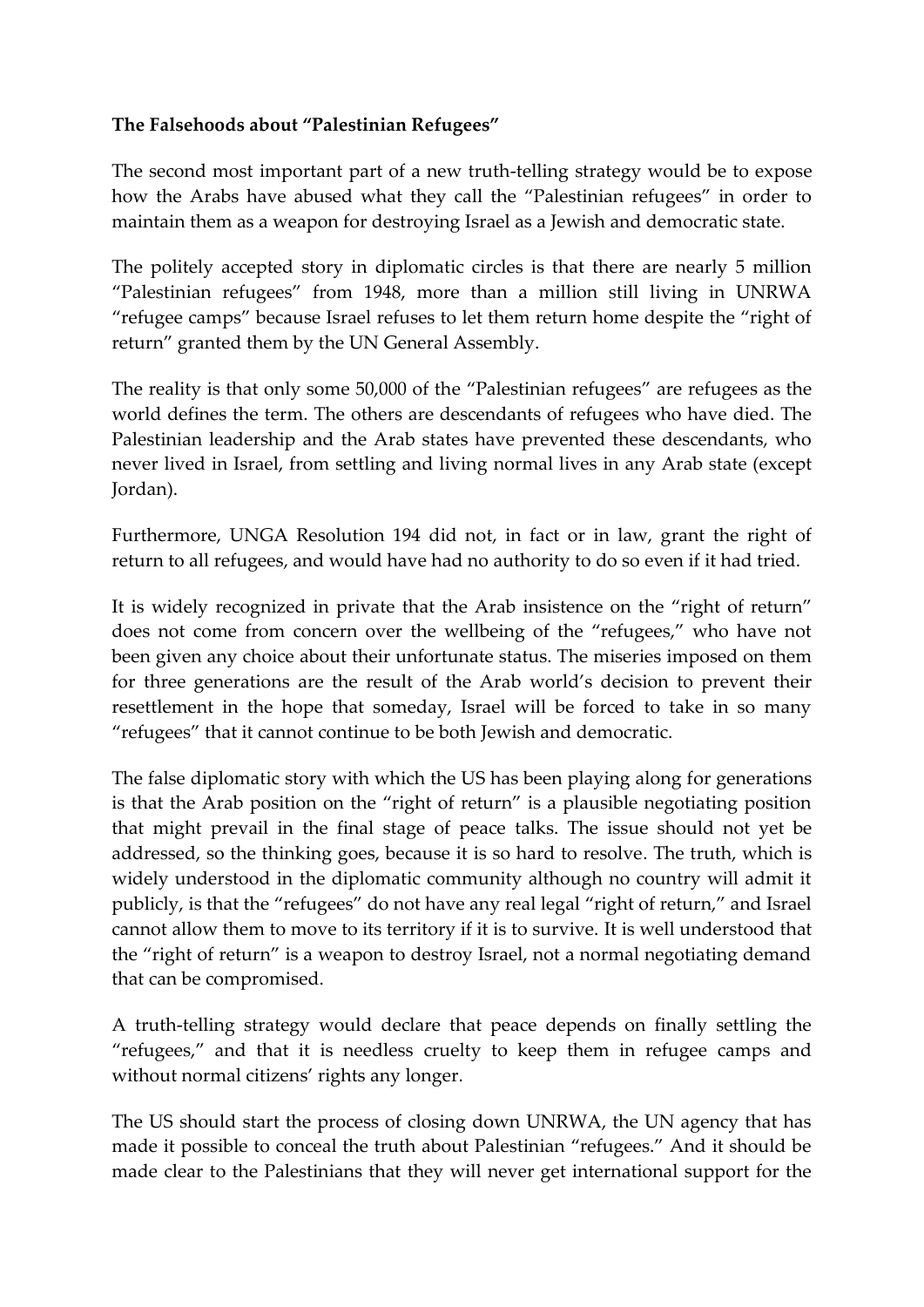notion of forcing Israel to take in millions of Palestinians.

It should be noted that the Israeli government has favored continued support for UNRWA. This is one of a number of instances where the government of Israel has chosen to appease international opinion rather than use the truth to defy it. It is time for Israel too to move away from such appeasement, which has not worked.

The more sophisticated diplomatic discussion of how peace might be negotiated asserts that the "refugee" issue does not prevent peace, because the Palestinian leadership already understands that no more than a token fraction of refugees will ever be allowed to move to Israel. The "refugees" will have to be satisfied with apologies and compensation – a premise widely acknowledged but never uttered out loud.

Diplomats around the world, particularly in the US, privately understand that Israel cannot and should never be forced to take in millions of "Palestinian refugees." But no one says so officially, or tells that to the Palestinians. A truth-telling strategy would hold that it is time to say openly what everyone knows to be true.

Telling the truth that there is no "right of return" leaves open the question of compensation for Palestinian refugees from Israel and for Jewish refugees from the Arab countries. This does not have to be an obstacle to peace. It is indisputable that the creation of Israel led to at least as many Jewish refugees from Arab countries as Palestinian refugees from Israel. And the Jewish refugees, who were all resettled without international help (mostly in Israel), were forced to leave behind more assets than did the Palestinian refugees.

# **False "Even-Handedness" About Jerusalem**

A much less important, but highly symbolic, piece of American truth-telling will be moving the US embassy in Israel to the country's capital, Jerusalem. The US can further increase its truth-telling by allowing the passports of American citizens born in Jerusalem to record the fact that they were born in Israel. At present, Washington is unwilling to allow this truth to appear in American passports.

Because the US has been willing to ignore these truths for so long, there will be great Arab resistance to their being stated in public. The fiercer their protests, the more the Arabs will demonstrate the cost of having avoided truth-telling for so long. In the long run, a recognition that the US has a commitment to the truth will reduce the harm done by violent protests. Conversely, a policy of avoiding the truth in deference to threatened violence will lead to more such violence – or to US subservience to the rioters.

Jerusalem is a good example of the biased "even-handedness" that has long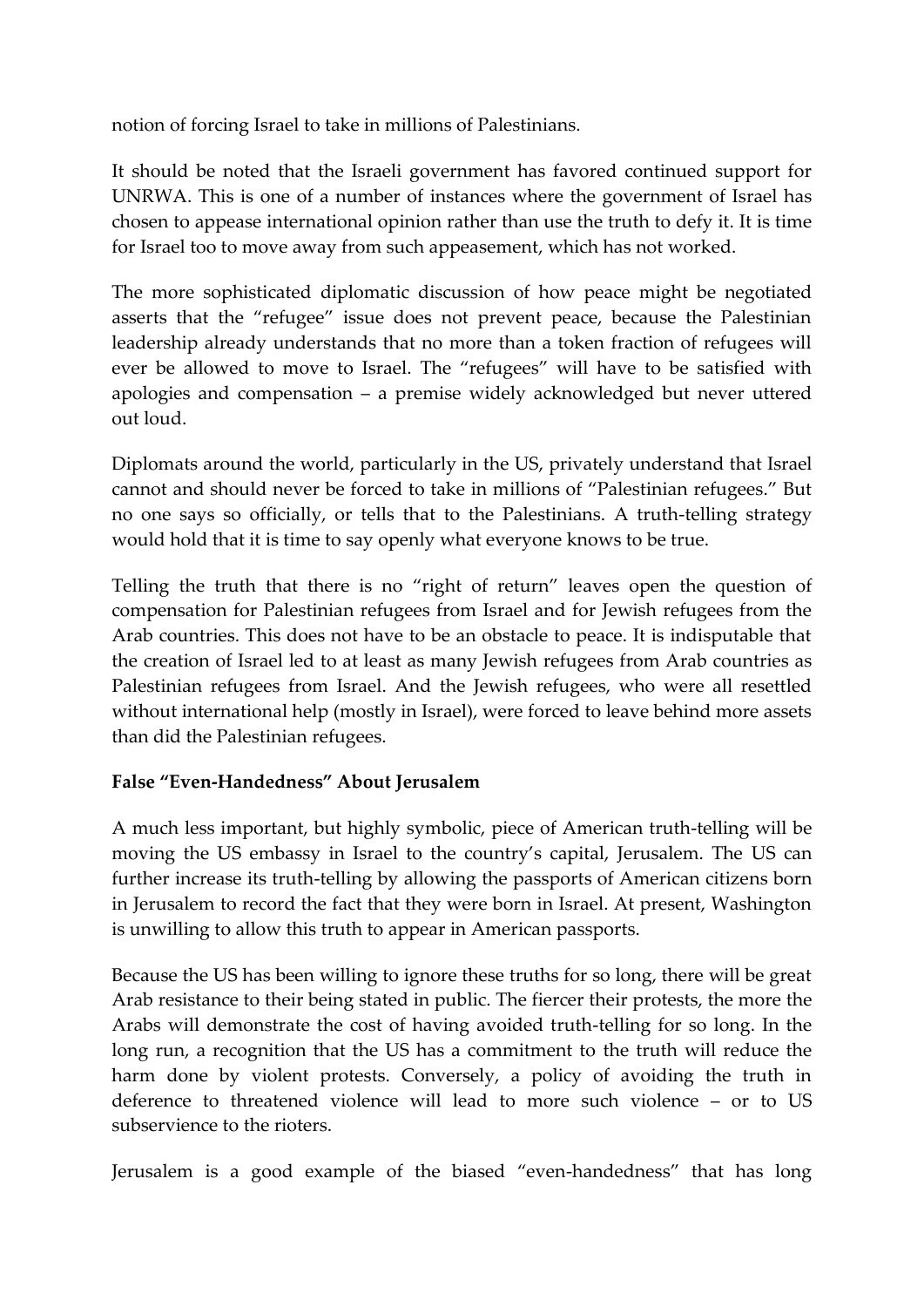characterized the US stance. Official statements always refer to Jerusalem as sacred to both sides – sometimes adding that it is sacred to Christians as well – and typically imply that a fair solution will require equal treatment for Israel and the Palestinians on Jerusalem. But in reality, there is very little symmetry between the Israeli and Palestinian connections to Jerusalem.

The al-Aqsa Mosque, which is located in Jerusalem, has significance for the religion of Islam (although its origins are controversial) – but it is in no way central. The city of Jerusalem is not mentioned even once in the Koran, nor in regular Muslim prayers. On the other hand, Jerusalem is a central feature of the Jewish religion and of daily Jewish prayer and identity. The climax of every Jewish wedding ceremony is when the groom breaks a glass to symbolize the exile from Jerusalem and repeats a quotation from Psalm 137: "If I forget you, o Jerusalem, let my right hand wither."

Jewish and Muslim performance in ruling Jerusalem since 1948 has also been very different. Under Israeli rule over Jerusalem (West Jerusalem for 19 years and the entire city for 50 years), there has been freedom of religion and protection of the holy sites of all religions. During the 19 years of Jordanian rule over East Jerusalem, Jews were not allowed entry even to the Jewish Quarter, and Jewish religious sites were destroyed.

The religion of Islam takes no notice of Jerusalem as a city. Muslims have expressed interest in Jerusalem only when it was ruled by non-Muslims. For over a thousand years of Muslim rule over Jerusalem, it was never made into the capital of any part of the Muslim empire, not even the local district. From 1948 to 1967, when it was ruled by Jordan, Jerusalem was treated as inferior to Amman. By contrast, the city of Jerusalem has always been a major concern of the Jewish religion and of Jewish identity, including throughout the nearly 2,000 years during which it was in the hands of others. Israel cannot survive as a Jewish state without Jerusalem as its capital.

Israeli and Palestinian interests in the future of Jerusalem are not at all symmetrical. Israel needs Jerusalem to continue to be a vibrant working city. The Palestinians, by contrast, would make an important gain in their effort to destroy Israel if they achieved new arrangements for Jerusalem that allowed its health as a city to be undermined by violent conflict.

To follow an even-handed truth-telling strategy about Jerusalem, the US should state that a fair disposition of the city will acknowledge it as the capital of Israel, protect the religious concerns of all religions, and assure that the city's health will not be jeopardized by internal conflict. The Palestinian interest in having Jerusalem as the capital of a new Palestinian state should be satisfied in a way that is consistent with these three values.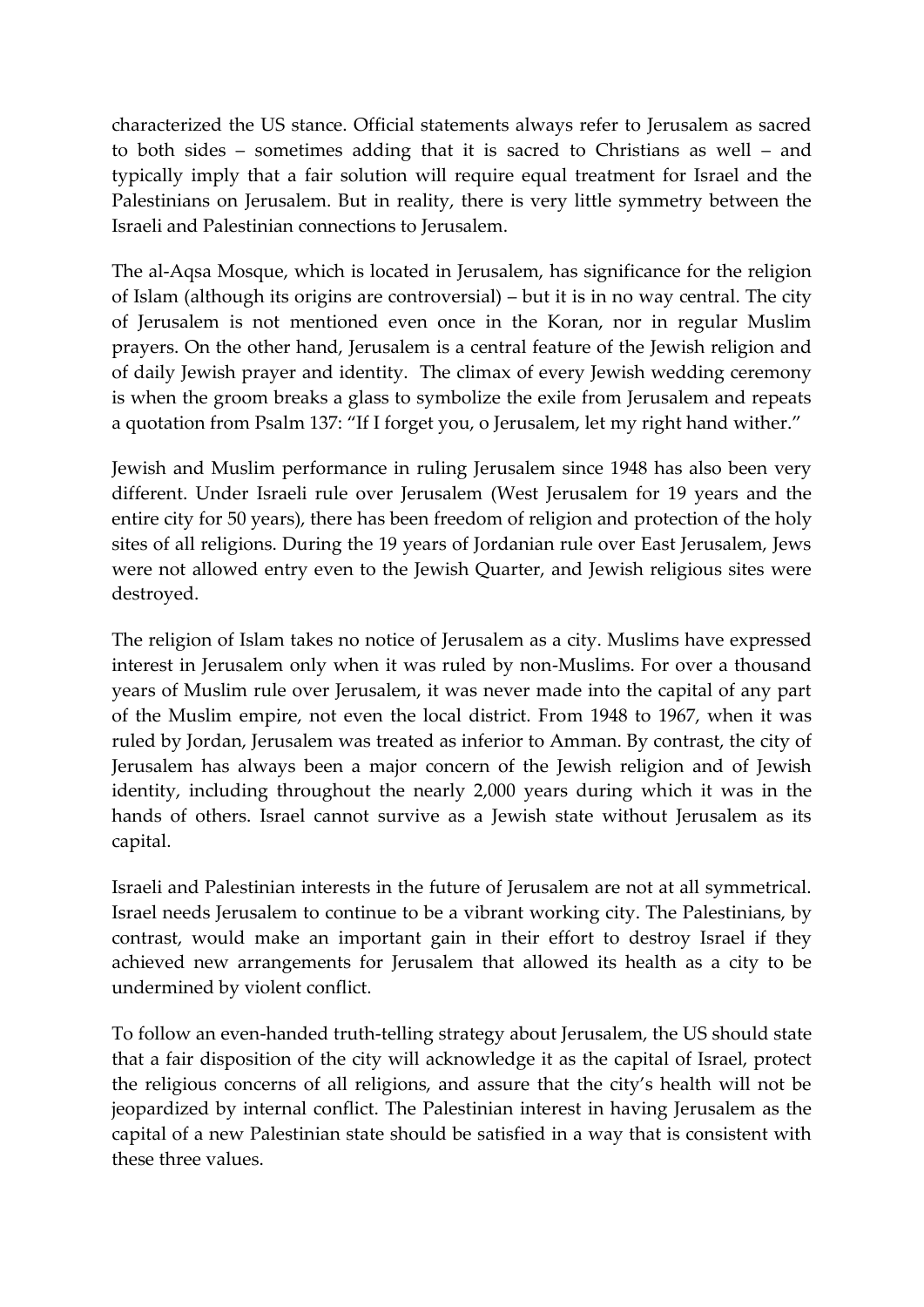#### **The False Assertion that the Palestinians are Ready to Make Peace with Israel**

A US truth-telling strategy would also address the question of whether the Palestinian community and leadership are in fact willing to make peace with Israel. While there cannot be any indisputable truth about such a hypothetical and complex question, there is evidence that can be examined in order to respectfully try to understand the point of view of the Palestinians.

A search for truth would ask why the Palestinian leadership (both intellectual and political) takes such pains to falsely deny the ancient Jewish presence in the land. It must be unpleasant and difficult for informed Palestinians to tell such obvious falsehoods that there never was a Jewish Temple in Jerusalem (from which Christ could chase the money-changers), or that Jews did not rule the land for centuries before most of them were exiled by the Romans 2,000 years ago. This denial of history is not part of the religion of Islam; it is a recent Palestinian invention. Older Muslim sources explain that the Dome of the Rock was built on the Temple Mount *because* it was the site of the Jewish Temple. One of the traditional Arab names for the Mount is *Bayt al-Maqdis* (The Temple).

One plausible explanation why the Palestinian leadership is so insistent on such an extreme denial of reality is that if the Palestinian people knew the truth, they might be more willing to accept Israel on part of the land. This suggests that it might be constructive for the US to remind the Palestinians that according to Islamic tradition, the Temple Mount was built by Jews as the site of the Jewish Temple. A public airing of the fact that there is no doubt that there were ancient Jewish kingdoms in the land a thousand years before Islam might increase the readiness of the Palestinian people to make peace with the Jewish people, who share their connection to the holy land.

Persistent US truth-telling would so undermine the Palestinian leadership's efforts to deny basic historical truths that they would not be able to continue without embarrassing themselves before their own people. It would show the Palestinians that the US, and presumably other democracies, are not prepared to accept blatant falsehoods as justification to force Israel to accept a Palestinian victory. This would undermine one of the major Palestinian reasons for thinking they might still be able to destroy Israel: their hope that it is not too late to remove Israel from the land completely. That Palestinian hope is the fundamental obstacle to peace.

# **When Did the Palestinians Have an Internal Dispute about Making Peace with Israel?**

If we are to gain a truthful answer to the question whether the Palestinians are now willing to make peace with Israel, we must also ask the following question: If the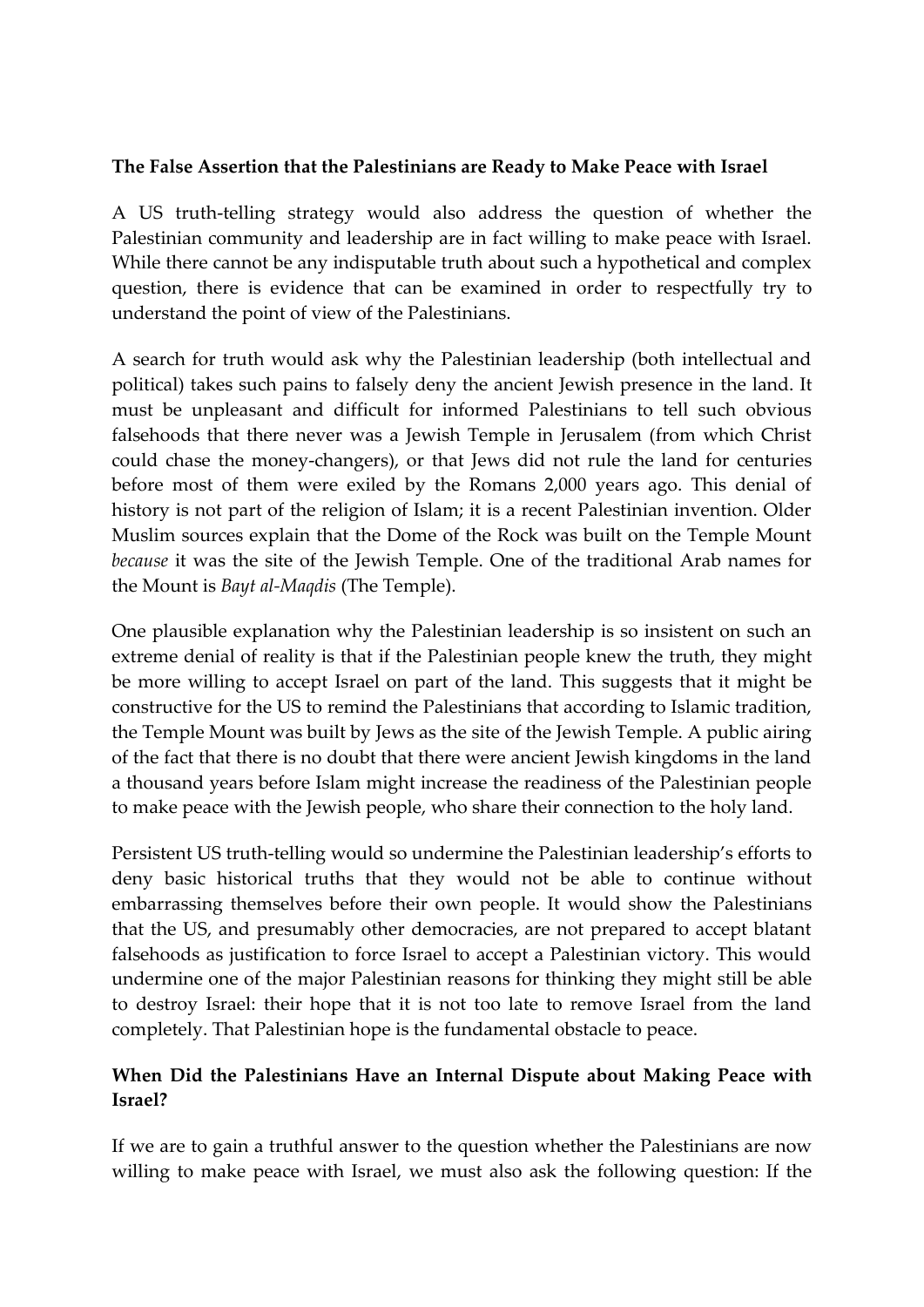Palestinian leadership and public are now willing to make peace with Israel, when did they change? And what was the political process that produced the change?

Since before the establishment of Israel, despite the deep desire of many Palestinians for peace, the Palestinian community and its leadership were determined not to accept a Jewish state on any terms and were committed to struggle to destroy it until it was removed from land that had once been Muslim-ruled. Whatever some Palestinians might have thought or said in private or in English, any suggestion of a basis for accepting Israel or of allowing the "refugees" to be settled outside Israel was taboo in Arabic public discourse for many years.

This is a statement of fact, not an accusation. The Palestinian political discourse is available translated into in English on MEMRI. There is no evidence of Arabic public statements to the effect that it is necessary to end the struggle to destroy Israel, or that a major share of the "refugees" might not be allowed to enter Israel. Nor can one find many Palestinian political voices who say such things in Arabic in public.

Before there can be any major change in Palestinian policy, there will have to be a sharp public debate among Palestinians. Certainly there would be strong voices initially rejecting any willingness to give up the war to destroy Israel or to settle the "refugees" outside of Israel. This debate would be visible in public channels, and it would be possible to see which side was eventually forced to retreat.

There has been no such debate. Palestinian discourse still maintains the taboo against suggesting it is necessary or desirable to give up the war against Israel on any terms. Nor is it acceptable to discuss the possibility of some "refugees" not being allowed to move to Israel.

A truth-telling US strategy would not continue to assume that peace can be negotiated with the Palestinians if Israel makes appropriate concessions. Truthtelling is consistent with urging negotiations between Israel and the Palestinians, but not from the position that the success of those negotiations will depend on what Israel does. A truth-telling strategy would recognize that agreement on peace can only happen after Palestinians have public debates about "refugees" and about accepting Israel.

#### **Why the US Should Move Toward a Truth-Telling Strategy**

A large edifice built on falsehood has come to define the diplomatic and policy environment of the Israeli-Palestinian conflict. This structure of unreality has failed to produce useful results. Perhaps, therefore, the new US president, who campaigned on making significant changes to US policy, should adopt a new strategy of truth-telling, which might lead to better results.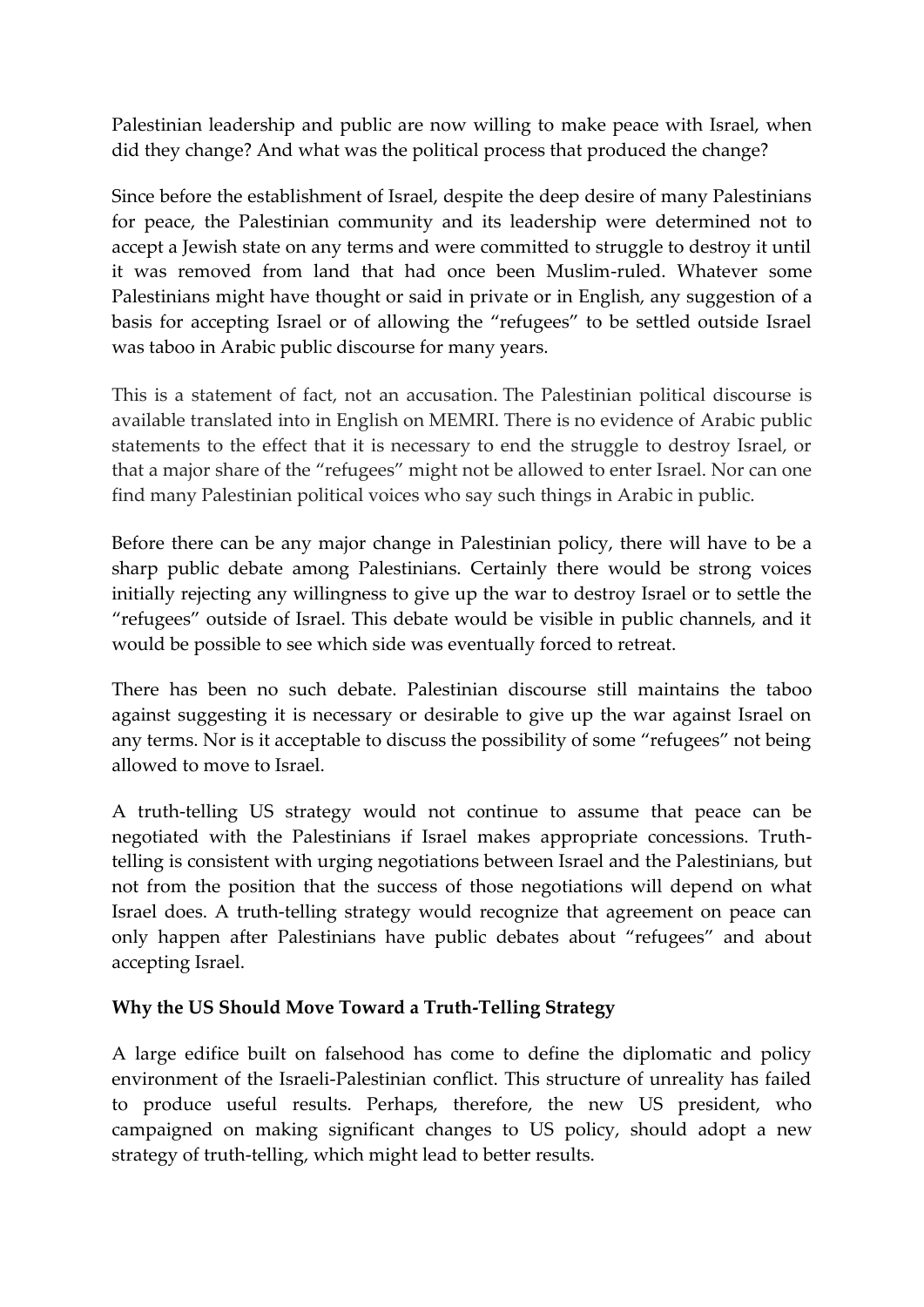International pressure is one of the main weapons with which the Palestinians hope to destroy Israel. They will not give up that goal until it has become clear that there is no way it can succeed. Demonstrating that the world will no longer pretend to believe Palestinian falsehoods might lead more Palestinians to see that they have no chance of eliminating Israel. They might then seek the benefits of peace.

Furthermore, forcing Palestinians to acknowledge Israel's historical and moral claim to the land would provide them with an honorable basis for compromise with Israel. If Israel were a stranger to the land, simply a colonial power taking Arab land by force, as the Palestinians falsely argue, it would be cowardly for them to yield.

When the American and European democracies accept Palestinian falsehoods, it creates a disincentive for the Palestinians and their supporters to face the realities of their situation. But these realities have to be the basis of any resolution of the conflict. A truth-telling strategy would offer a sound long-term foundation on which peace can eventually be built.

# **Why Israel Should Move Toward a Truth-Telling Strategy**

Even with a new administration that has promised to break with the policies of the past, there may not be much chance that the US will depart radically from its policies of the last 50 years. But whether Washington alters past positions or not, Israel should advocate a truth-telling strategy for the US and the other democracies and pursue that strategy itself.

Israel is now imprisoned by an internationally accepted structure of falsehoods. It is tactically wiser for Israel to argue for truth-telling than to continue to appease the international consensus, for example by explaining why settlements are not the obstacle to peace, or that Israeli security requires that Israel occupy what people think of as "Palestinian land."

Israel needs to go on the diplomatic offensive. Framing its position as an effort to get recognition for the truth is more likely to get its story heard than simply making demands and claims. And criticisms of the Palestinians that Israel needs to make to change the diplomatic consensus will be more effective if they are made as part of a broader strategy of urging democracies to face the truths about the conflict.

It is politically difficult for the US or other countries to take positions that are more "pro-Israel" than the positions of the Israeli government. If Israel would like other states to move toward more truth-telling about the conflict, it needs to stop holding back from presenting its own case out of fear that criticism of the Palestinians and assertions of Israeli rightful claims would seem to conflict with negotiations for peace.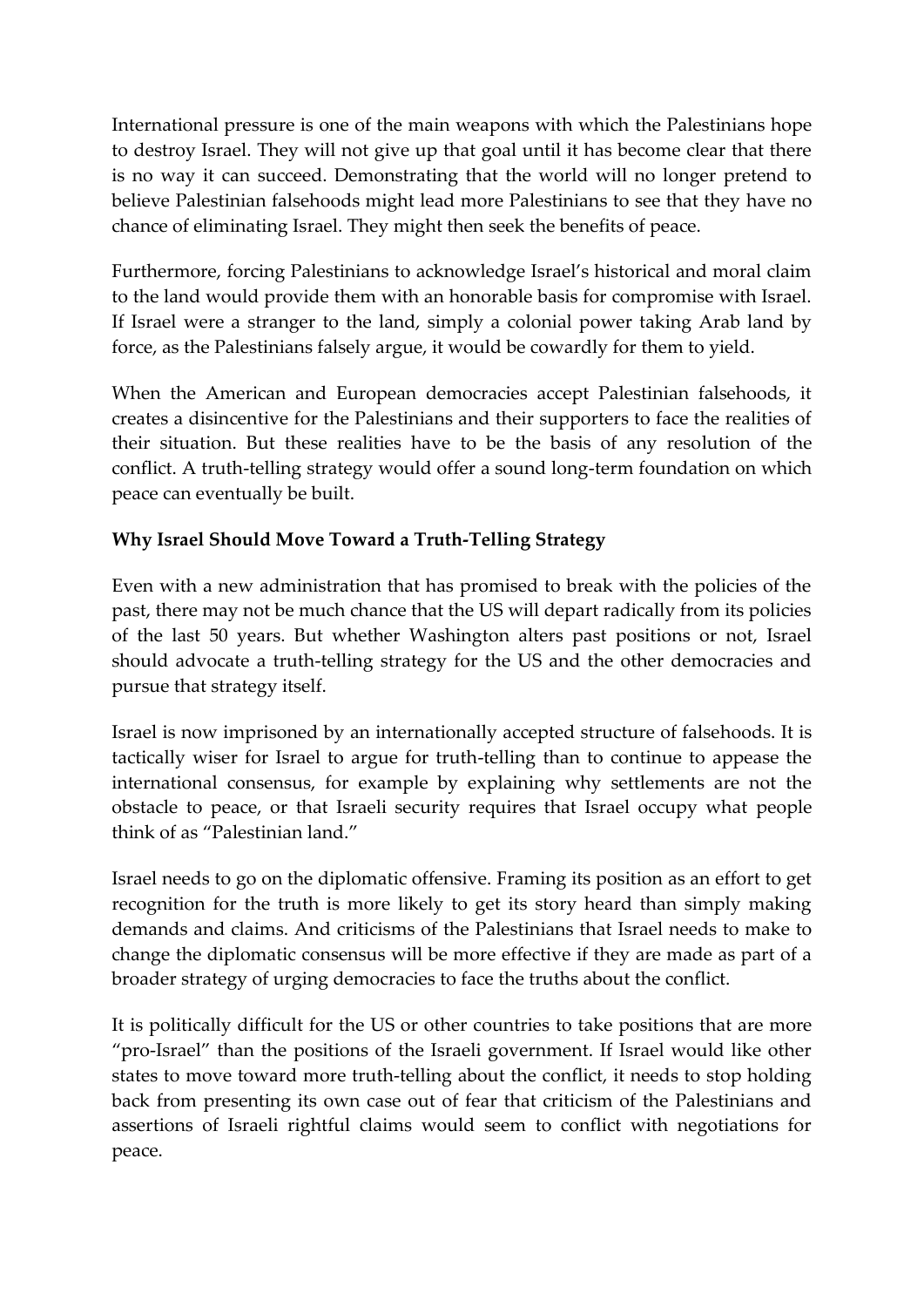It is notable that the US is thought to be biased in favor of Israel even though it does not stand for the truths essential to Israel's position. Despite its longstanding alliance with Israel, the US under many presidents has allowed Israel to be forced to operate according to the international structure of falsehood that now dominates Israel's diplomatic position. This policy should be replaced by a truth-telling strategy.

Briefly, some of the main truths that the US has been denying or ignoring, and that a truth-telling strategy should make prominent in the international discussion, are:

- Although there are good reasons why there should eventually be "Palestinian" territory," there is not now, and never has been, any such thing. No territory was "taken from" the Palestinians; nor can any territory be "given back" to them. They have always lived in territory ruled by others.
- West Jerusalem is located in Israel and is the capital of Israel. The Palestinian and Israeli connections to Jerusalem are neither equal nor symmetrical. Jerusalem is demonstrably more important to Israel than it is to the Palestinians.
- The Jewish people lived in and ruled most of the area of Israel in ancient times. Israelis did not come to the land as European colonialists; they came as a people returning to its homeland. Israel's rule over the land is not based only on its military strength; it has historical, legal, and moral claims.
- The Jewish international legal right to settle in the land from the Jordan to the Mediterranean Sea was established by the League of Nations' Mandate in 1922, in recognition of the Jewish People's millenarian attachment to the Land of Israel. It is not based on Jewish suffering in the Holocaust.
- The claim of a "right of return" for Palestinian "refugees" is not a humanitarian effort to provide help or justice to those unfortunate individuals, who are not truly refugees. It is an Arab weapon intended to destroy Israel via demographic subversion. And it is not a valid legal claim. Peace between Israel and the Palestinians requires resettling the "refugees" outside of Israel and ending UNRWA's mandate. (While this truth is not indisputable, it is the understanding held by independent and informed people, most of whom do not publicly say what they personally believe.)
- It is not an established truth that the Palestinian leadership and community have decided to give up the goal of destroying Israel and are ready to make a peace that accepts Israel if Israel makes appropriate concessions. The evidence